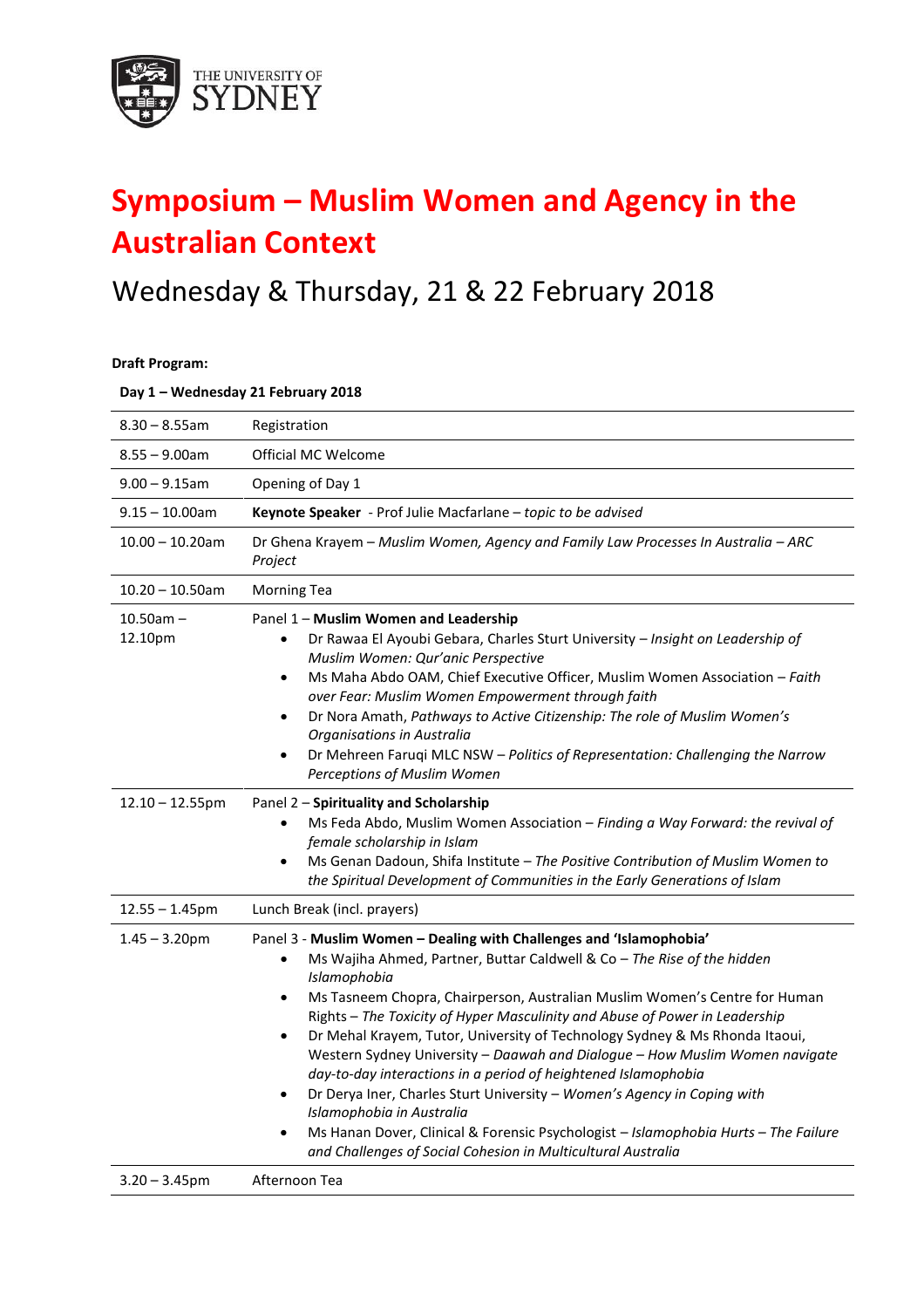

| $3.45 - 5.20$ pm | Panel 4 – Muslim Women, Representation and Agency                                                                                                                                                                                                                                                                          |
|------------------|----------------------------------------------------------------------------------------------------------------------------------------------------------------------------------------------------------------------------------------------------------------------------------------------------------------------------|
|                  | Ms Laura Smith-Khan, Researcher, Sydney Law School, University of Sydney -<br>$\bullet$<br>Refugee discourse, the media and communicative resources: Credibility in the case of<br>"Abyan"<br>Dr Amira Aftab, Tutor, Macquarie University – Muslim Women's Agency through a<br>$\bullet$<br>Feminist Institutionalist Lens |
|                  | Dr Randa Abdel-Fattah, Post-Doctoral Research Fellow, Macquarie University & Dr<br>$\bullet$<br>Mehal Krayem, Tutor, University of Technology Sydney - Off Script and Indefensible:<br>the Failure of the Moderate Muslim                                                                                                  |
|                  | Mr Muhammed Aksu, PhD Candidate, University of Western Australia – 'Good'<br>$\bullet$<br>Muslim Women on the screen, an analysis of Muslim women in recent Australian<br><b>Film and Television</b>                                                                                                                       |
|                  | Ms Sarah Malik, Journalist – Engaging Community and Broader Society through the<br>$\bullet$<br>Media                                                                                                                                                                                                                      |
| 5.20pm           | Conclusion                                                                                                                                                                                                                                                                                                                 |

## **Day 2 – Thursday 22 February 2018**

| $8.30 - 9.00$ am                      | Registration                                                                                                                                                                                                                                                                                                                                                                                                                                                                                                                                                                                                                                                                                                                                                       |
|---------------------------------------|--------------------------------------------------------------------------------------------------------------------------------------------------------------------------------------------------------------------------------------------------------------------------------------------------------------------------------------------------------------------------------------------------------------------------------------------------------------------------------------------------------------------------------------------------------------------------------------------------------------------------------------------------------------------------------------------------------------------------------------------------------------------|
| $9.00 - 9.05$ am                      | Official MC Welcome                                                                                                                                                                                                                                                                                                                                                                                                                                                                                                                                                                                                                                                                                                                                                |
| $9.05 - 10.05$ am                     | Panel 5 - New Spaces, Agency and Muslim Women<br>Dr Jennifer Cheng, Postdoctural Fellow, Western Sydney University - Do Muslim<br>$\bullet$<br>Women have to become 'Westernised' to play competitive sport? The case of the<br>Auburn Giants Women's AFL Team<br>Ms Nur Shkembi, University of Melbourne & Ms Monique Toohey, Nasiha Consulting<br>$\bullet$<br>- Passion Café - Art and Agency; setting the stage for Muslim Women through a<br>performative and narrative based practice<br>Ms Saffaa, PhD Candidate, University of Sydney - I Am My Own Guardian:<br>$\bullet$<br>Resistance, Agency and Art                                                                                                                                                   |
| $10.05 - 10.50$ am                    | Keynote Speaker - Dr Susan Carland - topic to be advised                                                                                                                                                                                                                                                                                                                                                                                                                                                                                                                                                                                                                                                                                                           |
| $10.50 - 11.15$ am                    | <b>Morning Tea</b>                                                                                                                                                                                                                                                                                                                                                                                                                                                                                                                                                                                                                                                                                                                                                 |
| $11.15$ am $-$<br>12.35pm             | Panel 6 - Facilitating Agency<br>Mrs Silma Ihram, Director, Diversity Skills Training- Barriers to Muslim Women's<br>$\bullet$<br>Leadership in Australia and its consequences<br>Ms Monique Toohey, Managing Director & Principal Psychologist, Nasiha Consulting<br>$\bullet$<br>Group - Know Thy Self: The Psychology behind 'Doing Diversity' and the development<br>of Cultural Intelligence (CQ)<br>Ms Leila Khaled, PhD Candidate/Researcher, Charles Sturt University - Muslim<br>$\bullet$<br>Women's Agency: Yesterday, Today, Forever<br>Ass Prof Mehmet Ozalp, Director, Centre for Islamic Sciences and Civilisation, Charles<br>$\bullet$<br>Sturt University - Facilitating the Agency and Leadership of Muslim Women in<br>community organisations |
| $12.35 - 1.30$ pm<br>$1.30 - 3.05$ pm | Lunch Break (incl. prayers)<br>Panel 7 - Muslim Women and Family Law<br>Dr Nuzhat Lotia, Chief Operations Officer, Australian Muslim Women's Centre for<br>$\bullet$<br>Human Rights - Marrying Young - An exploratory study of younf Muslim women's<br>agency and decision making on early marriage<br>Ms Sarwa Abdelraheem. Solicitor & Ms Tasnim Saeid. Solicitor - TBC<br>$\bullet$                                                                                                                                                                                                                                                                                                                                                                            |